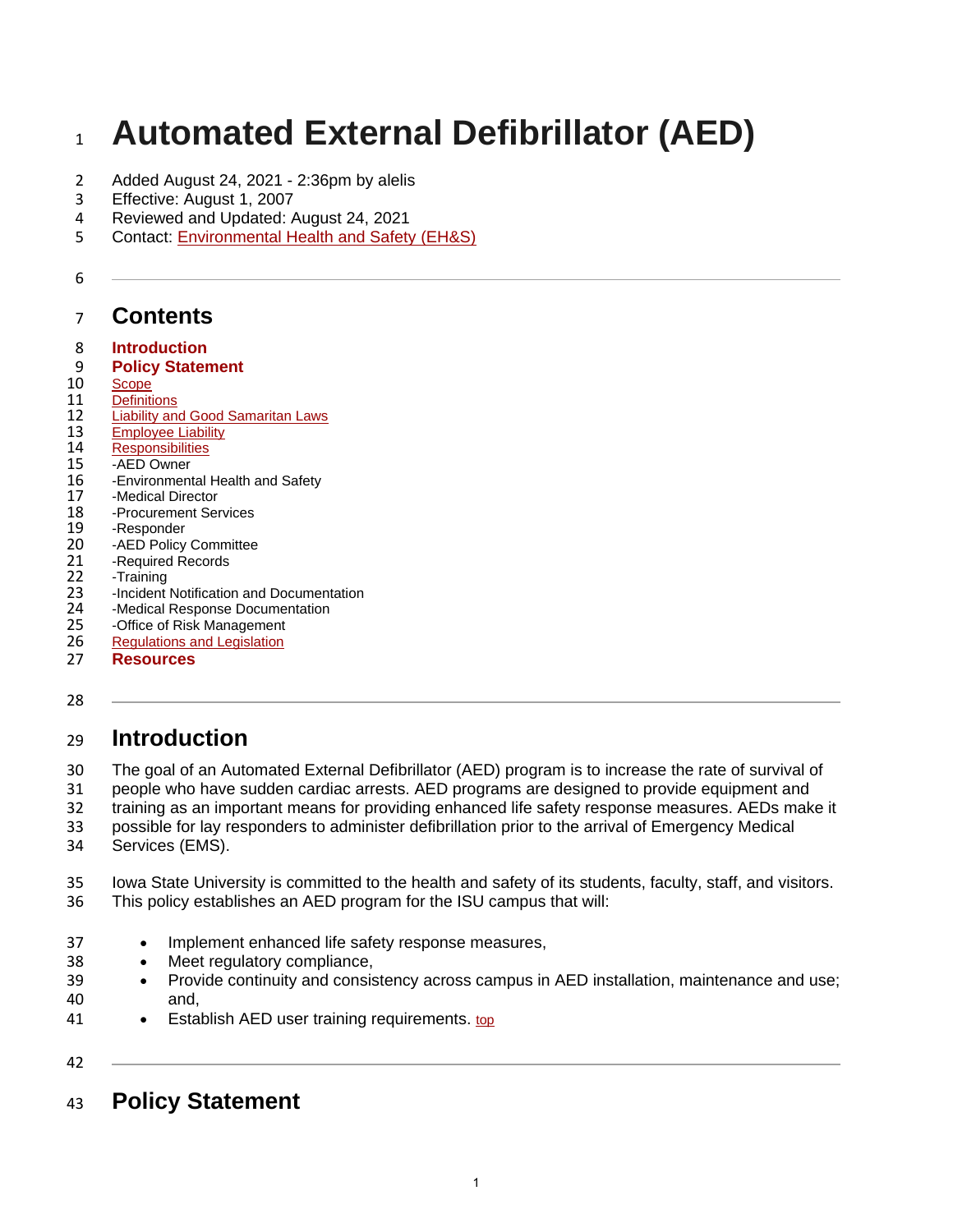University buildings, departments and other units that have an AED must comply with this policy and are hereafter referred to as an AED owner.

#### **Scope**

 This policy and related procedures set forth the standards and responsibilities for the installation, modification, replacement, repair, inspection, maintenance, and non-medical response of AEDs on the ISU campus. This policy does not pertain to the procedures required during a medical response 51 to a sudden cardiac arrest. [top](https://www.policy.iastate.edu/policy/defibrillator#top)

## **Definitions**

- **AED program coordinator:** The Department of Environmental Health and Safety will provide the overall coordination of the ISU AED program. Phone (515) 294-5359; Email ehsinfo@iastate.edu.
- **Automated external defibrillator (AED):** A computerized medical device that analyzes heart rhythm to detect cardiac arrest and delivers an electric shock to the heart (defibrillation) if necessary.
- **Sudden cardiac arrest:** A significant life-threatening event when a person's heart stops or fails to produce a pulse.
- 

# **Liability and Good Samaritan Laws**

 Iowa law allows for the use of an AED during an emergency for the purpose of attempting to save the life of another person who is, or who appears to be, in cardiac arrest. Accordingly, Iowa law also expressly provides immunity from civil liability for those who obtain and maintain AEDs, and those who use such devices to attempt to save a life. Iowa Code 613.17, the Iowa Good Samaritan Act, provides that a person who in good faith renders emergency care and assistance, without compensation, shall not be responsible for civil damages for any acts of omissions during the provision of emergency care. The statute specifically indicates that "for purposes of this section, a person rendering emergency care or assistance includes a person involved in a workplace rescue arising out of an emergency or accident." This Good Samaritan Act provides protection to a rescuer, 73 even an untrained rescuer, who uses an AED on a cardiac arrest victim.  $top$  $top$  $top$ </u>

## **Employee Liability**

 Iowa State University employees who have within the scope of their employment the responsibility to respond to emergencies are provided protection from personal liability under the Iowa Tort Claims

Act, Iowa Code Chapter 669. If the employee does not have the responsibility to respond to

- emergencies in their job description and they do respond, they are protected from liability by the
- Iowa Good Samaritan Law, Iowa Code Section 613.17 referenced above. This law specifically states
- 81 that a person rendering emergency aid in the workplace is covered.
-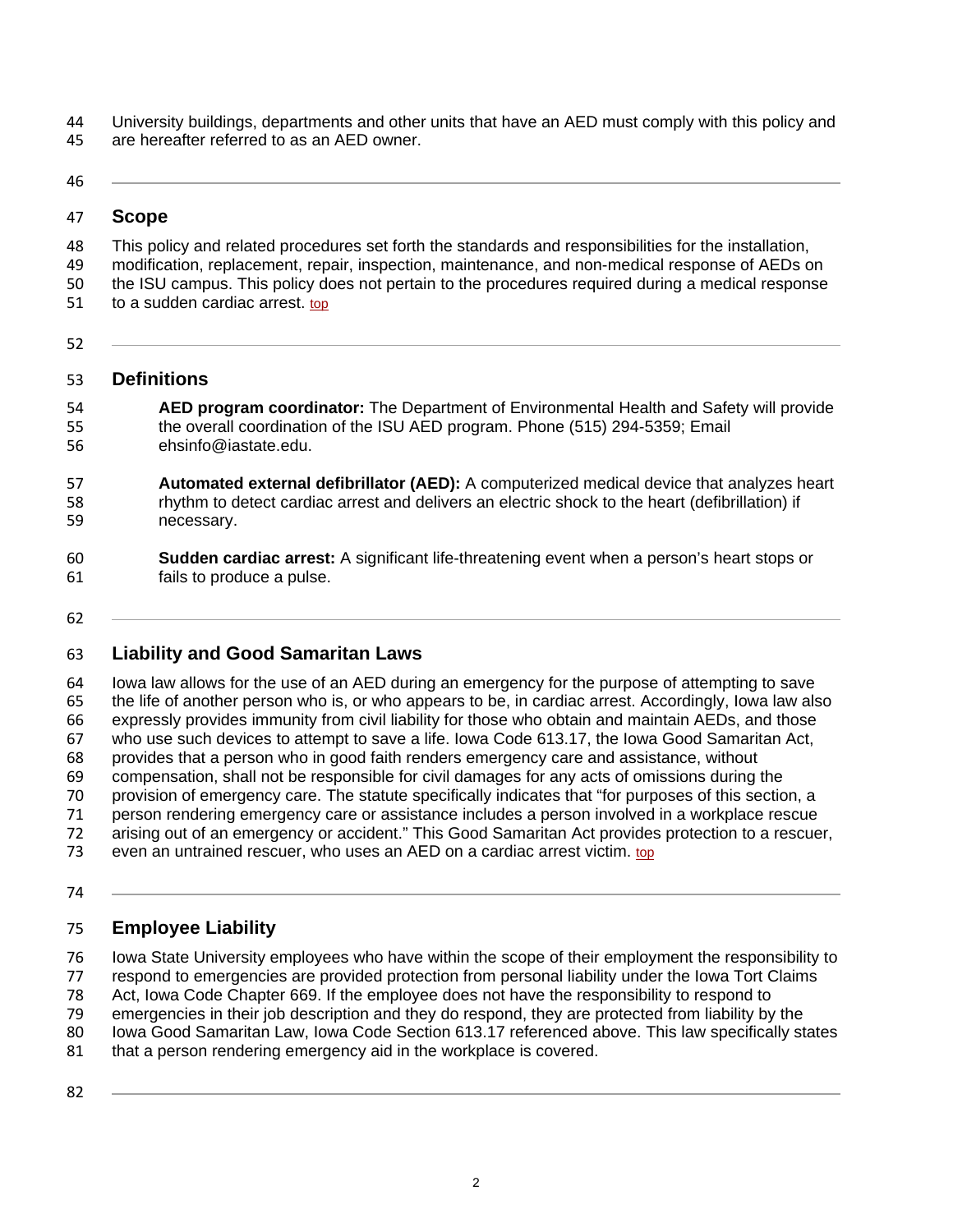## **Responsibilities**

#### **AED Owner**

- AED owners or potential owners must:
- Submit an AED Request Form for department funded purchases to the AED program coordinator for approval prior to purchasing a unit. See Resources below for AED procedures and submission instructions.
- Units should make a reasonable effort to train sufficient staff in order to have at least one trained staff person on site during normal business hours.
- Perform inspections of AEDs not accessible to the public (e.g., police vehicles) at least monthly to ensure proper operation.
- Notify the AED program coordinator within 24 hours of an incident. [top](https://www.policy.iastate.edu/policy/defibrillator#top)

#### **Environmental Health and Safety**

A representative from Environmental Health and Safety will serve as the ISU AED program

- coordinator. Environmental Health and Safety shall be responsible for maintaining devices to meet
- regulatory compliance, the standards of the manufacturer, programmatic standards of the American 98 Heart Association or the American Red Cross, and this ISU policy. Environmental Health and Safety
- will:
- 100 Assist AED owners with program management. 101 • Review AED Request Forms submitted by departments or units and notify Procurement Services of approved purchases. • Coordinate AED equipment location with AED owner and building supervisor to promote easy access. • Perform inspections and maintenance are conducted in a timely manner and in accordance with written user and service manuals provided by the manufacturer. • Conduct monthly inspections of AEDs in public areas to ensure proper operation. • Conduct semi-annual inspections to include cabinet battery replacement and operational checks, replacement of pads and batteries, and ensure proper operation of AED units. 110 • Maintain AED inspection records. 111 • Purchase and replace batteries, pads and other supplies as needed. • Maintain and provide an inventory of AED locations on campus (EH&S may delegate responsibility for maintenance where it is impractical for EH&S to perform and the department agrees.). 115 • Monitor updates to legislation and regulations.
- 116 Act as liaison between AED owners, manufacturers and health agencies to assist in unit maintenance and compliance issues.
- 118 Conduct incident debriefing and complete follow-up report. [top](https://www.policy.iastate.edu/policy/defibrillator#top)

#### **Medical Director**

 The director of the ISU Occupational Medicine program will serve as the medical director for the AED program and will:

- 122 Provide medical direction and expertise on proper AED use.
- 123 Review and approve guidelines for emergency procedures related to AED use.
- 124 Assess post-event incident forms.

#### **Procurement Services**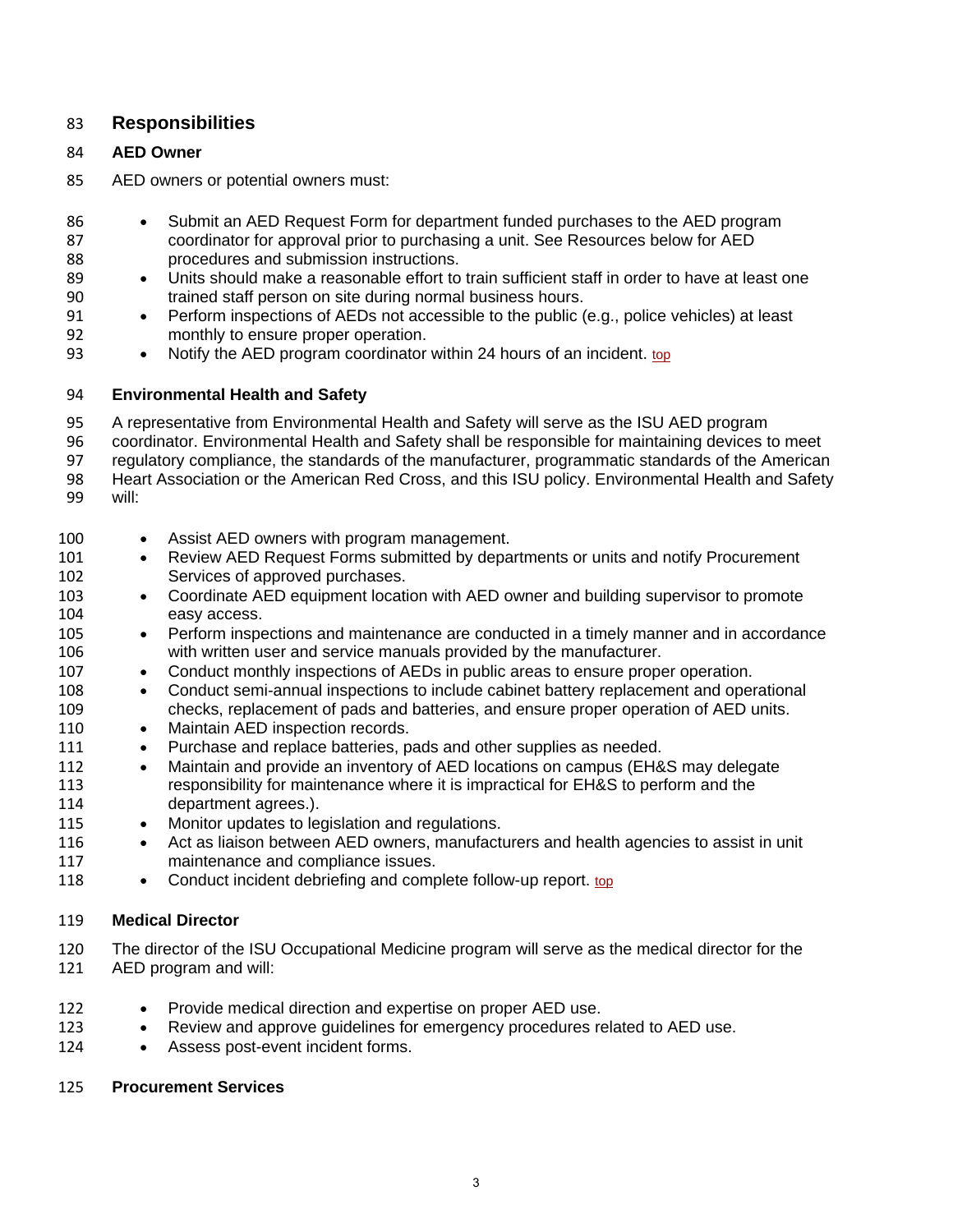- Prior to the purchase of any AED equipment, Procurement Services must receive notification from
- Environmental Health and Safety that a department or unit has an approved AED Request Form.
- The university has designated specific defibrillator equipment that can be installed on campus. As a
- result, acquisition of all AED equipment must be made through Procurement Services. Individual
- purchases of consumable materials related to AED maintenance by EH&S are exempt from the
- requirement to report to Procurement Services so long are they are purchased in a manner
- 132 approved by Procurement Services. [top](https://www.policy.iastate.edu/policy/defibrillator#top)

#### **Responder**

- Anyone may, at their discretion, provide voluntary assistance to victims of medical emergencies to
- the extent appropriate to their training and experience.

#### **AED Policy Committee**

- The AED Policy Committee shall consist of the AED program coordinator, director of Occupational
- Medicine, and representatives from Athletics, Office of Risk Management, Public Safety,
- Procurement Services, Residence, and at least one additional AED owner. The AED program
- coordinator will serve as chair of the committee and determine frequency of meetings. The
- Committee is responsible for:
- Monitoring the implementation of this policy.
- Advising the university on the needs and strategic campus locations that would most benefit from the installation of an AED, in the event that such resources become available.
- 145 Reviewing all special circumstances. All requests for variations from the AED policy and procedures must be submitted to the AED program coordinator for review and approval by the committee.
- 148 Approving policy changes. [top](https://www.policy.iastate.edu/policy/defibrillator#top)

#### **Required Records**

- The following records must be maintained by EH&S and made available upon request::
- Guidelines for use.
- 152 Manufacturer's instructions.
- Records of maintenance and inspections for the usable life of the device.
- Training records, including a description of the training program.
- 155 AED Incident Reports.

#### **Training**

- Iowa State University recommends that all staff identified for AED training successfully complete an
- American Heart Association CPR/AED course or a national acceptable equivalent and complete
- refresher training as needed. EH&S will make accredited training available for purchase through an
- 160 approved vendor. [top](https://www.policy.iastate.edu/policy/defibrillator#top)

#### **Incident Notification and Documentation**

- Departments or units must notify AED program coordinator within 24 hours of an incident. The AED
- program coordinator will conduct an incident debriefing and complete an AED Incident Report. Call
- (515) 294-5359 or email ehsinfo@iastate.edu.

#### **Medical Response Documentation**